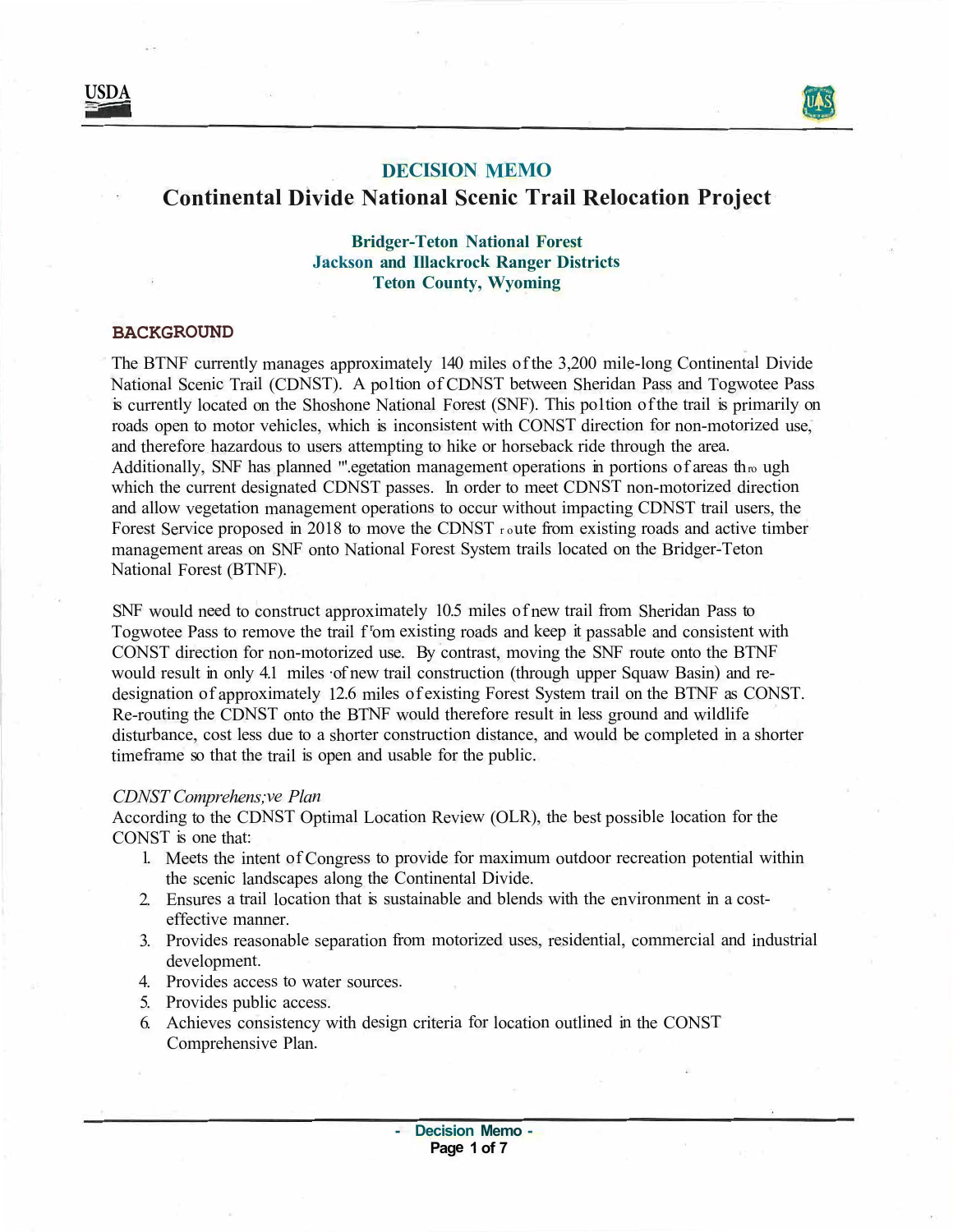**USDA** -



Additionally, the following sections within the CONST Comprehensive Plan state that:

- $\text{Sec.IV.B(1)}(b)(I)$ : Where possible, locate the CONST in primitive or semi-primitive nonmotorized Recreation Oppo1tunity Spectrum (ROS) classes, provided that the CONST may have to traverse intermittently through more developed ROS classes to provide for continuous travel.
- Sec.IV.B( $l$ )( $b$ )( $2$ ): Locate a CONST segment on a road only where it is primitive and • offers recreational oppmtunities comparable to those provided by a trail with a designed use of Pack and Saddle Stock.
- Sec.IV.B( $1)(b)(3)$ : The trail shall be as close to the geographic divide as possible.

The current location of the CONST does not meet several of the criteria outlined above. The existing location on open roads does not provide for reasonable separation from motorized uses, is not consistent with design criteria for the rest of the trail, and is not in a primitive or semi-primitive non-motorized (ROS) class. When vegetation management operations begin, the current route will not provide reasonable separation from a commercial timber sale, nor will it provide safe public access through the area during vegetation management operations. Lastly, the current route strays fmther from the geographic divide than the proposed route which would cross the actual continental divide near Wind River Lake on Togwotee Pass.

The proposed CONST relocation route is located within Desired Future Condition Categories 7A, 7B, and 10 of the BTNF Land and Resource Management Plan (i.e. Forest Plan). The proposed relocated trail would be consistent with applicable direction for these Desired Future Condition categories. The current designated CONST route on the SNF passes through occupied grizzly bear habitat. The proposed route would also pass through occupied grizzly bear habitat, meaning that current management practices which encourage users to carry bear spray and require visitors to store food and attractants per BTNF Food Storage Order Number 04-03-330, which would remain in place.

As a result of public concern about overlap between the trail and key elk habitat, the BTNF developed three route options. On-the-ground inspection of the route options was conducted during summer 2018 by Forest Service personnel to determine current trail conditions and long term route sustainability. A detailed route analysis was then completed by Jackson Ranger District Trail Supervisor and submitted to the BTNF Interdisciplinary Team. Additionally, Blackrock Ranger District (BRO) personnel completed preliminary scouting of the proposed new trail section to be constructed, and provided a GPS track of the optimal route.

### **DECISION**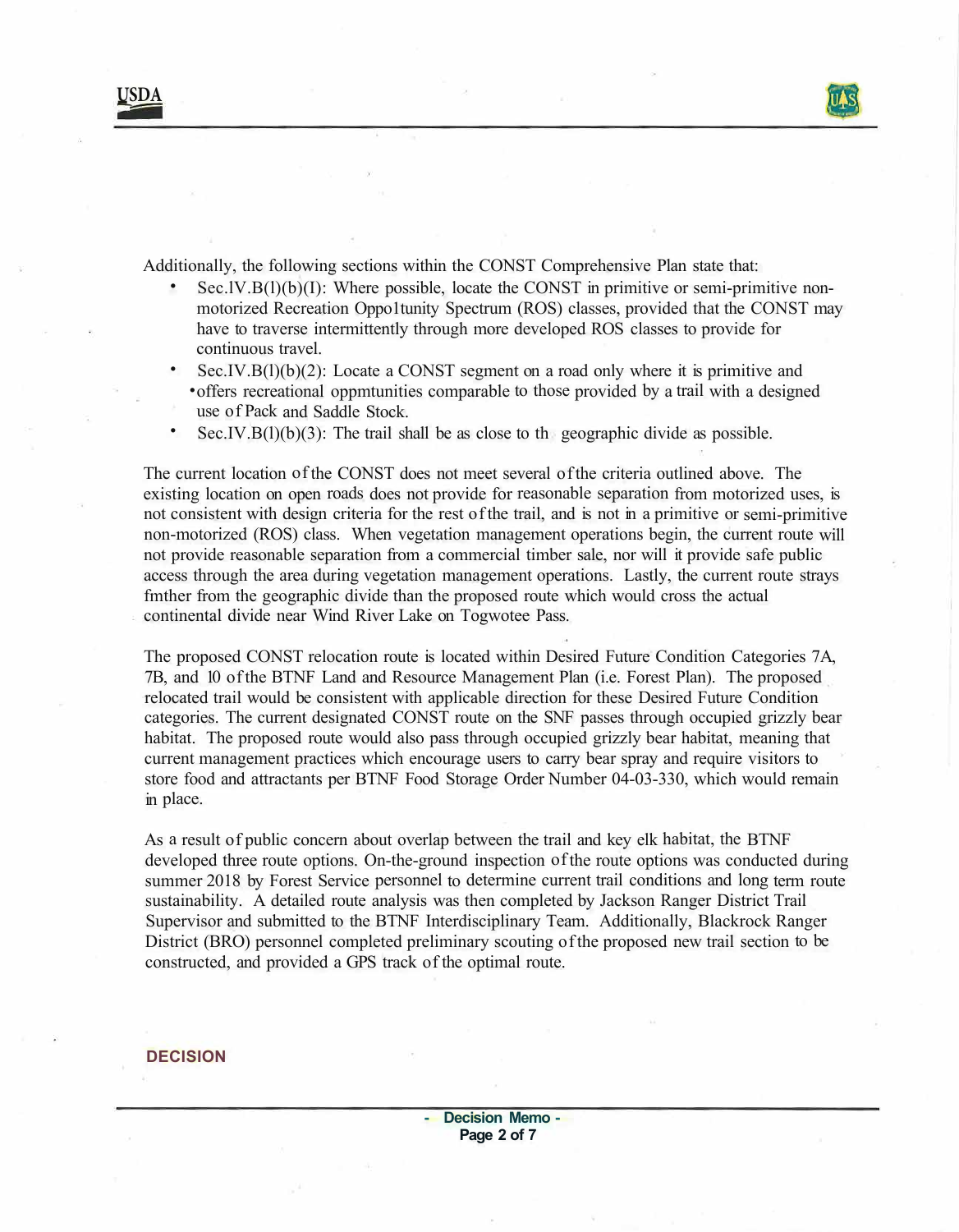After reviewing public comments and consulting with resource specialists, I have decided to approve the proposed relocation of CONST onto the BTN F. However, after inspection of existing trail conditions in the area and hearing specific concerns f <sup>r</sup>om the public and outfitters, changes to the original proposed route have been made. See Figure 1 for a comparison of the proposed routes.

For the Jackson Ranger Oisfrict (JRD) section, I have selected Option 1 as the route for the CONST. Option 1, on JRD, is entirely on existing FS system trails and is approximately 12.6 miles compared to the original proposed route (Option 2) which was approximately 11.5 miles in length. From South to North, the designated CONST will follow Sheridan Cr Trail #4110, Red Cr Trail #4105, Cottonwood Cr Trail #4079, Spruce Cr Trail #4106, and Spruce Cr Cutoff#4107 to the boundary with BRO. After extensive field review of trails, this route was determined to be the most sustainable in the long term, and meets desired conditions for the CONST while avoiding areas of concern that arose f <sup>r</sup>om the public and outfitters.

For the BRO section, I have decided to approve approximately 4.1 miles of new trail construction through Squaw Basin to connect CONST from JRD boundary to the Forest Boundary. The new trail section will differ slightly from the original proposal in that it will not join the existing two track road for the last 2 miles before reaching the Forest Boundary. Instead, new trail will be constructed the entire length to the Forest Boundary, where it will then connect to CONST on the Shoshone National Forest. This will help alleviate concerns about the existing snowmobile routes, reduce the need for heavy machinery to repair the existing two track road, and achieve a more optimal route according to CONST Comprehensive Plan.

Additionally, to minimize wildlife impacts, the following design features will be implemented when conducting new trail construction, maintenance or reconstruction of existing system trails:

- I) If Threatened, Endangered or Sensitive species are discovered at any time, the Oistdct Wildlife Biologist will be consulted for the appropriate management or mitigation, including site avoidance and/or timing restrictions.
- 2) Vegetation removal for new trail construction will take place after July  $15<sup>th</sup>$  annually to minimize nesting bird impacts.
- 3) Project operations will not occur in elk calving areas (mapped by Wyoming Game and Fish Oepa1tment or identified by Forest Service biologists) from May 15 to June 30 where elk are present.
- 4) Conduct amphibian surveys prior to new trail construction. Historical and newly discovered Boreal toad, Columbian Spotted frog, and Boreal Chorus frog breeding sites will be protected with a 300-foot buffer.
- 5) To the extent possible, snags  $>12$  in. diameter breast height (OBH) will be retained during trail construction and maintenance activities.
- 6) Mo1tality of 5-needled pines will.be avoided during trail construction and maintenance activities.
- 7) Enforce food storage order.
- 8) Educational signage, field patrols, and electronic media will emphasize behaviors to reduce adverse encounters with bears, cougars, moose or other animals. For example, messaging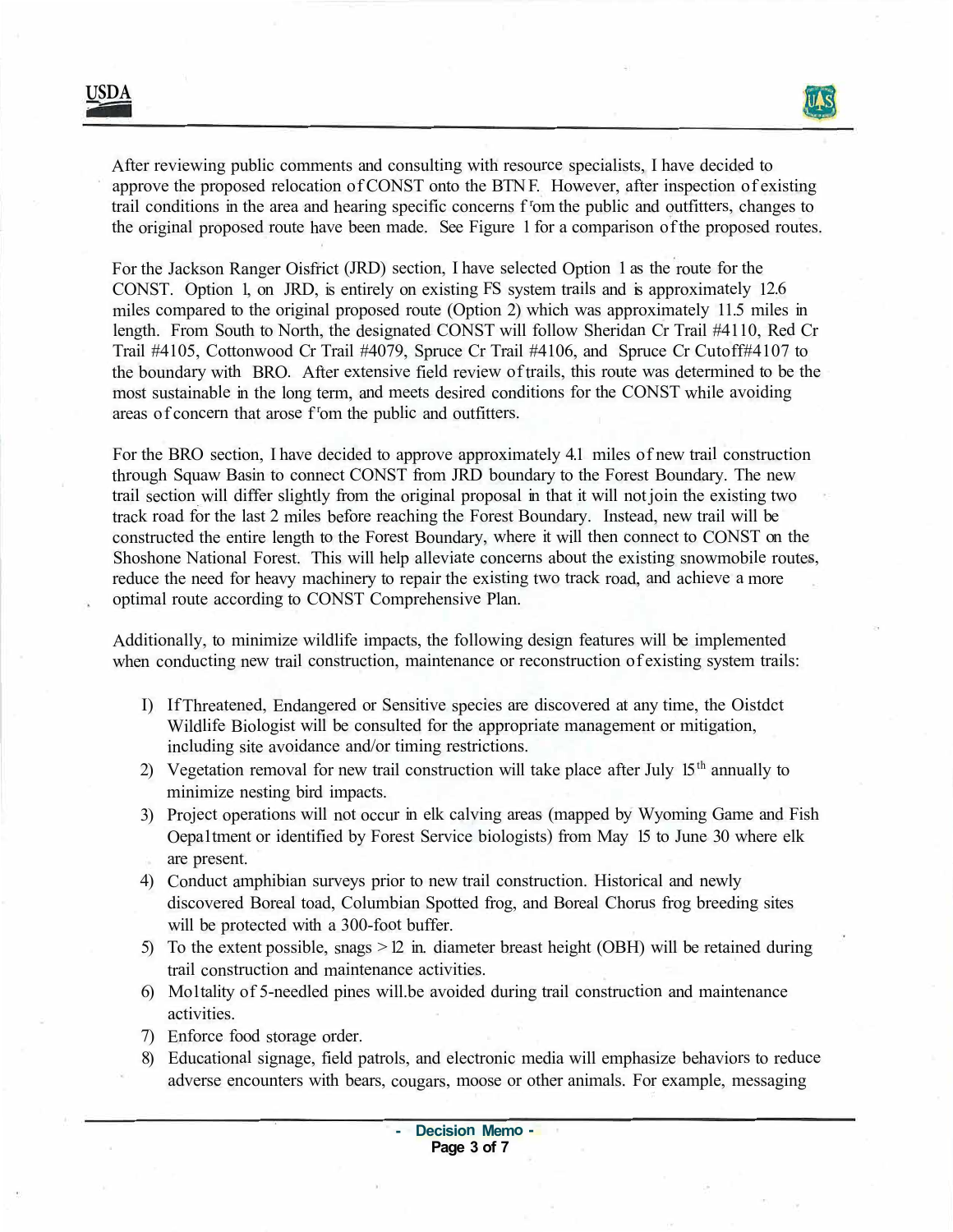

will reinforce staying ale11, not wearing earbuds, carrying bear spray, knowing how to appropriately respond to an encounter, controlling dogs.

## Figure 1.0- CDNST Route Options



# Continental Divide Trail Relocation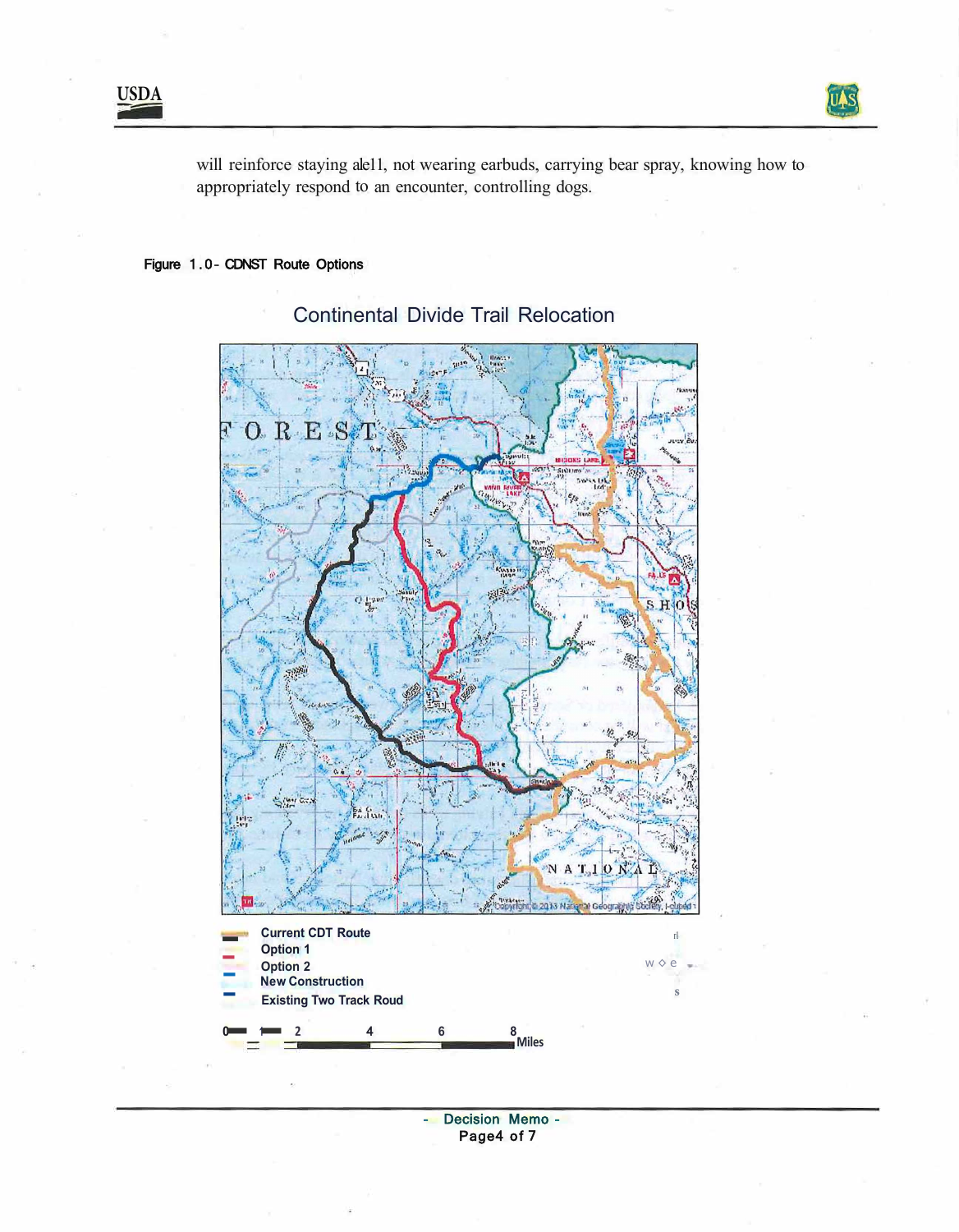

### **FINDINGS FOR CATEGORICAL EXCLUSION**

This action is categorically excluded from documentation in an environmental impact statement (EIS) or an environmental assessment (EA). The applicable category of actions is identified in agency procedures as category 32.2, described in Forest Handbook 1909.15, May 28, 28, 2014. This category is for "Construction and reconstruction of trails." 36 CFR 220.6(e)(l)

In considering this project, I find no extraordinary circumstances that would warrant further analysis and documentation in an EA or EIS. I took into account resource conditions identified in agency procedures that should be considered in determining whether extraordinary circumstances might exist:

**• Federally listed threatened or endangered species or designated critical habitat, species proposed for Federal listing or proposed critical habitat, or Forest Service ' · sensitive species -**

A po11ion of this project is within the Grizzly Bear Recovery Zone, and the entirety of this project traverses occupied grizzly bear habitat. This project complies with all 2016 Grizzly Bear Conservation Strategy requirements and no effects are anticipated for grizzly bears. The project design features include provisions for minimizing human-bear conflicts during implementation. The project traverses Canada Lynx habitat and designated Canada Lynx critical habitat, but no effects are anticipated for either Canada Lynx or designated Canada Lynx critical habitat. This project is not a vegetation management project as described in the No11hern Rockies Lynx Management Direction, thus those provisions do not apply. No effects are anticipated for wolverine, and this project does not overlap any designated Yellow-billed Cuckoo Critical Habitat and no effects are anticipated for Yellow-billed Cuckoo. As stated in the design features, if Threatened, Endangered or Sensitive species are discovered at any time, the District Wildlife Biologist will be consulted for the appropriate management or mitigation, including site avoidance and/or timing restrictions.

**Flood plains, wetlands, or municipal watersheds -** Willow complexes and riparian areas are common throughout Mount Leidy area. Standard trail design avoids locating trails in riparian areas. On JRD, the CONST will be located on existing system trails so no new disturbance will occur. On BRO, no new construction will occur in wetlands as such reas do not offer sustainable locations for long-term trail maintenance and functionality

- **• Congressionally designated areas such as wilderness, wilderness study areas, or national recreation areas -** The project is not located in a Wilderness, WSA or National Recreation Area.
- **• Inventoried road less areas or potential wilderness areas -** Much of the proposed trail is located with the Spread Creek - Gros Ventre River Inventoried Road less Area (#03013). Non-motorized trails are entirely compatible with management direction for this area.
- **•Research natural areas -** none are present or potentially impacted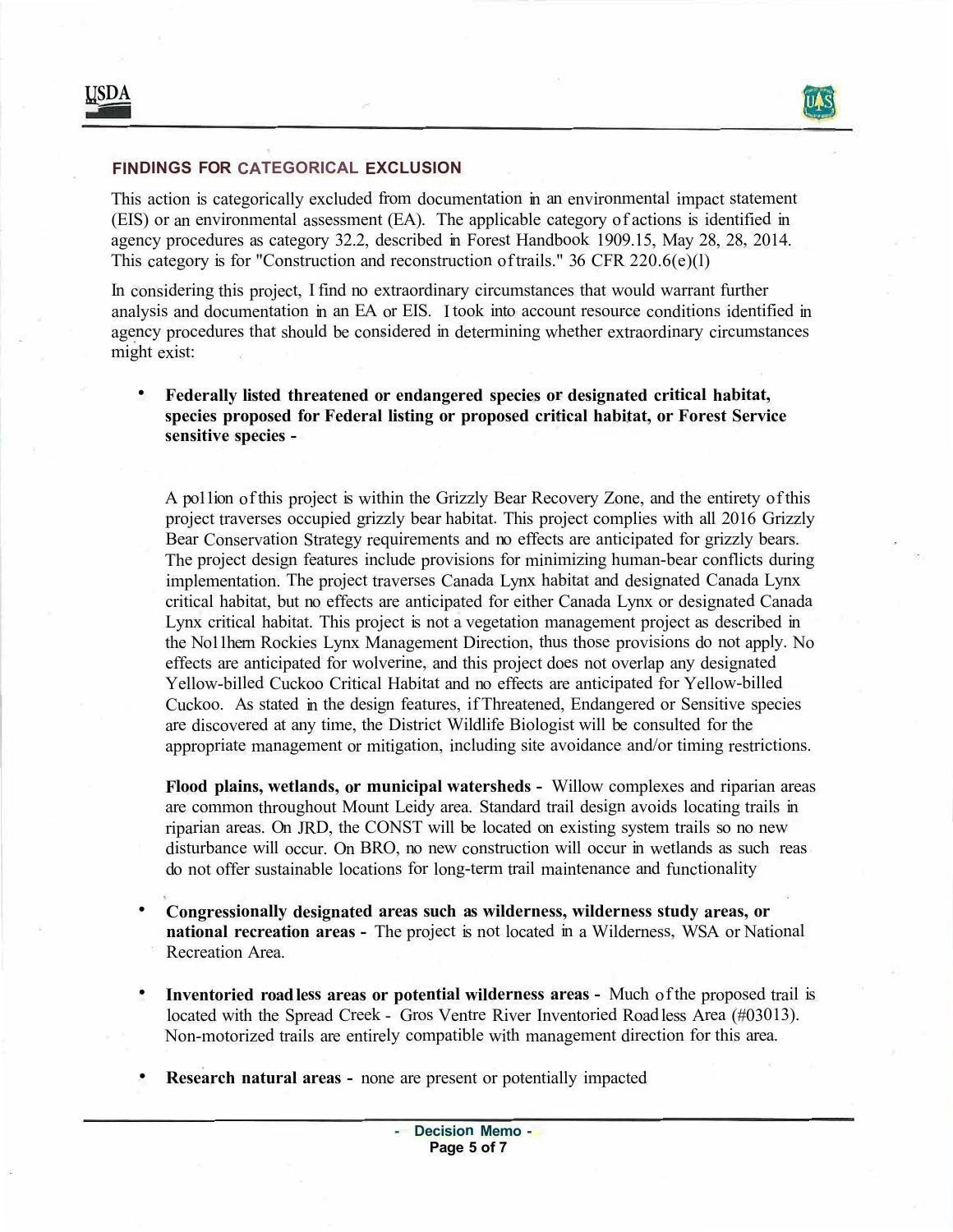

- **American Indians and Alaska Native religious or cultural sites** -[f any cultural materials are discovered during construction, work in the area shall halt immediately, the federal agency must be contacted, and the materials evaluated by an archaeologist or historian meeting the Secretary of the Interior's Professional Qualification Standards (48 FR 22716, 09.1983)
- **Archaeological sites, or historic properties or areas**  Cultural resource specialists completed surveys in the affected areas and identified no concerns.

### **PUBLIC INVOLVEMENT**

A scoping document was released on April  $I0<sup>III</sup>$ , 2018 to interested individuals, agencies and organizations, asking for public input on this proposal. The project was also listed on the Forest's Schedule of Proposed Actions (Project #53560). The public was notified about the proposed projects via newspaper a1ticles. Interdisciplinary resource team meetings were held in 2018.

The Forest Service received four public comments on the proposal. Concerns that arose include displacement of elk in the Beauty Park area due to an increase in through hikers, which could potentially disturb elk and therefore negatively affect the outfitting business located there, and concern over impact to the snowmobile route on the existing two track road in Squaw Basin. These concerns have been addressed in the final decision.

# **FINDINGS REQUIRED BY OTHER LAWS AND REGULATIONS**

This decision is consistent with the Bridger-Teton National Forest Land Management Plan and the specific standards and guidelines associated with DFC 7A, 78, and 10.

### **IMPLEMENTATION**

On January 17, 2014, the President signed into law the Consolidated Appropriations Act of2014 (Pub. L. No. 113-76). Among other things, Section 431 of that Act directs that the 1992 and 2012 legislation establishing the 36 CFR 215 (post-decisional appeals) and 36 CFR 218 (predecisional objection·s) processes "shall not apply to any project or activity implementing a land and resource management plan ... that is categorically excluded .... under the National Environmental Policy Act [NEPA]." On February 7, 2014, the President signed into law the Agricultural Act of 2014 (Farm Bill) (Pub. L. No. 113-79). Section 8006 of the 2014 Farm Bill repealed the Appeals Reform Act (ARA) (Pub. L. No. 102-381). The ARA's implementing regulation was 36 CFR 215. The 2014 Fann Bill also directs that the pre-decisional objection process established in the Consolidated Appropriation Act of2012 shall not be applicable to categorically excluded projects or activities. Therefore, this decision is not subject to appeal or objection. The project is anticipated to begin in the summer of 2019.